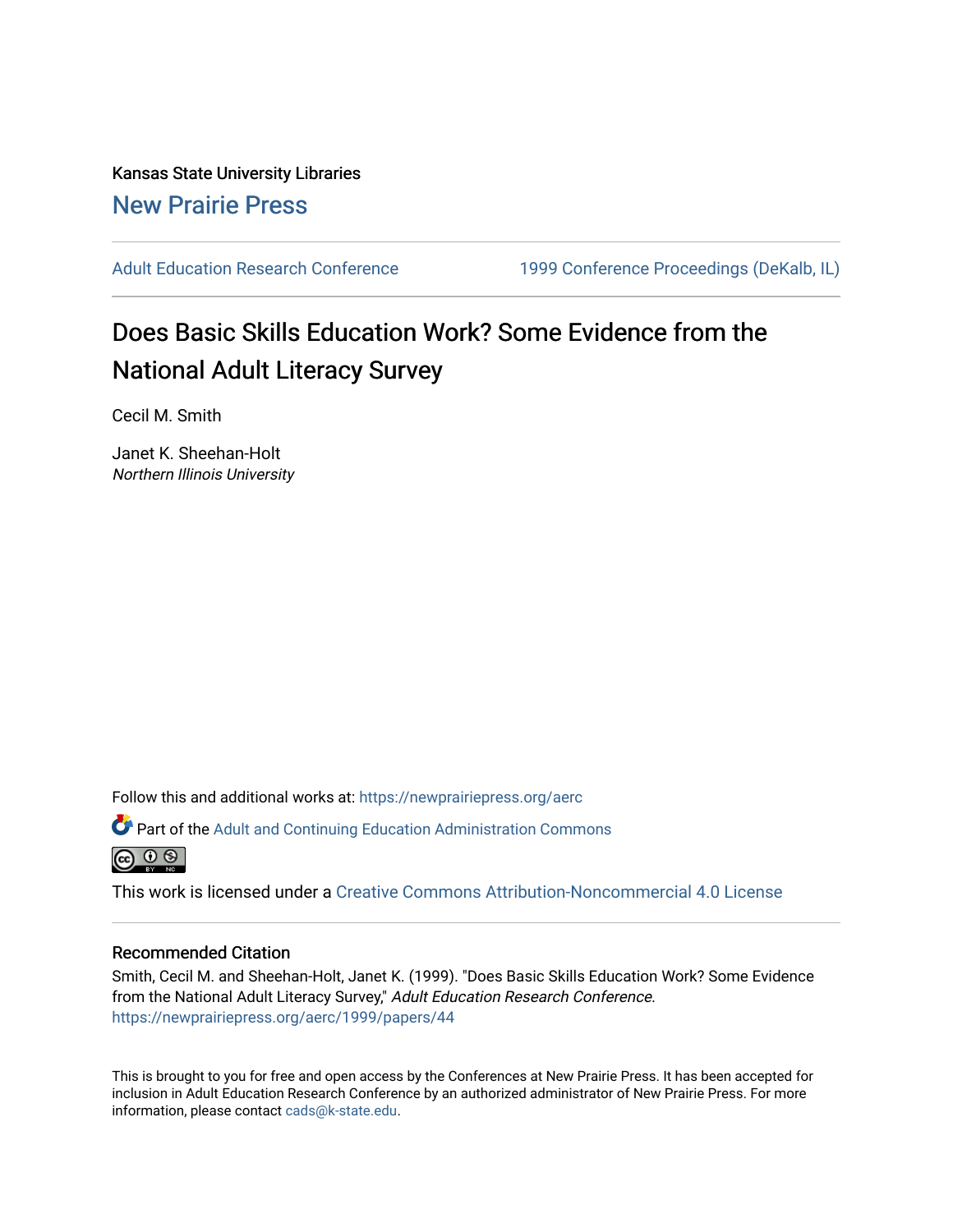## **Does Basic Skills Education Work? Some Evidence from the National Adult Literacy Survey**

M. Cecil Smith Janet K. Sheehan-Holt

Northern Illinois University

There are many education programs offerred for adult learners who need to improve their basic skills for reading, writing, and mathematics, including adult basic education, adult secondary education for high school dropouts (GED), and English-as-a-Second-Language classes. These programs are provided in a variety of settings, including the workplace and the community-atlarge (e.g., libraries, community colleges, voluntary and social-service agencies). Generally, these programs are designed to help adults acquire and use literacy, or earn a diploma, and thereby, achieve personal goals, such as attaining gainful employment.

Educational attainment has been shown to contribute to the development of literacy in the general population--termed a literacy development effect (Reder, 1998). Because the demands for literacy increase exponentially as individuals proceed through school (Guthrie & Greaney, 1991), it is assumed that when individuals complete their schooling they are fully literate. Clearly, schooling not only drives the development of individuals' literacy skills, but also contributes to the kinds of reading practices in which they engage (e.g., reading books, periodicals, and documents for different purposes). From the primary grades on, students encounter many different texts, from basal readers to literature, and printed documents in and outside of school. Some students, of course, do not acquire sufficient literacy skills and practices, and leave school reading several years below grade level, or are unable to read at all. Eventually, many of these persons end up in adult basic skills programs to improve their literacy.

Programs' outcome assessments are typically based upon students' standardized test scores (e.g., the Test of Adult Basic Education). Test scores, however, do not adequately capture the complexity of adults' literacy skills and uses. Attainment of the GED is another widely-used criterion for literacy, but the GED Test is limited to a few knowledge areas and does not assess literacy skills or practices. Other evidence of students' literacy gains are offered by students and instructors through their testimonials of program or instructional efficacy (Beder, 1999; Dillon-Black, 1998), but anecdotal evidence cannot be generalized to the basic skills population.

Generally, most adults participate voluntarily in adult education, although in some cases individuals are required to enroll in basic skills classes. Fewer than ten percent of eligible adults actually take part in any of the basic skills programs that are offerred, however (Pugsley, 1990). Researchers have investigated the reasons underlying adults' reluctance to enroll in adult education. Often, these reasons pertain to perceived barriers to education, such as the time required and economic and personal costs (Darkenwald, Kim, & Stowe, 1998) and lack of self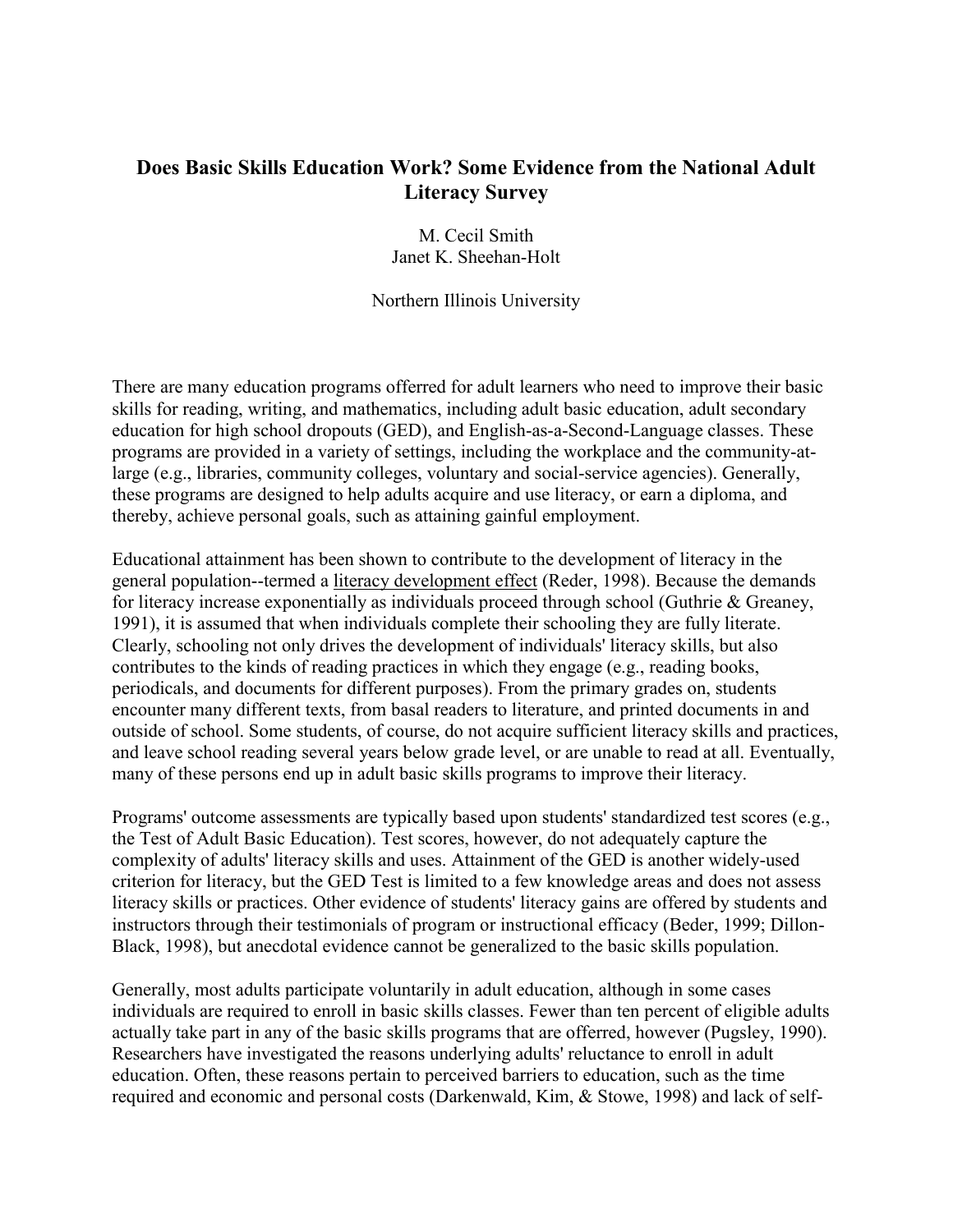confidence, and personal problems such Norman, 1996; Ziegahn, 1992). It is much less certain that adults actually increase their literacy skills as a result of basic skills education.

Good literacy instruction should provide many opportunities for adults to practice their literacy skills both in and out of class. All too often, however, instruction is limited to workbook assignments containing drill-and-skill activities having little connection to literacy outside of the classroom (Solorzano, Stecher, & Perez, 1989). Studies examining the effects of literacy instruction on the development of adults' reading practices are rare. There is evidence that reading instruction influences students' reading practices, but these studies have pertained to school-age children (Cline & Kretke, 1980; Collins, 1980; Elley & Mangubhai, 1983; Ingham, 1981), not low-literate adults having negative educational experiences.

The findings from several empirical investigations of basic skills programs, and the measured improvements in adults' literacy skills and practices following participation in these programs, are inconclusive. Friedlander and Martinson (1996) used a randomized experimental design to estimate the effects of a basic education program on adults' literaNorman, 1996; Ziegahn, 1992). It is much less certain that adults actually increase their literacy skills as a result of basic skills education.

Good literacy instruction should provide many opportunities for adults to practice their literacy skills both in and out of class. All too often, however, instruction is limited to workbook assignments containing drill-and-skill activities having little connection to literacy outside of the classroom (Solorzano, Stecher, & Perez, 1989). Studies examining the effects of literacy instruction on the development of adults' reading practices are rare. There is evidence that reading instruction influences students' reading practices, but these studies have pertained to school-age children (Cline & Kretke, 1980; Collins, 1980; Elley & Mangubhai, 1983; Ingham, 1981), not low-literate adults having negative educational experiences.

The findings from several empirical investigations of basic skills programs, and the measured improvements in adults' literacy skills and practices following participation in these programs, are inconclusive. Friedlander and Martinson (1996) used a randomized experimental design to estimate the effects of a basic education program on adults' literacy achievement. Data were gathered on participants in California's Greater Avenues for Independence (GAIN) program. Enrollees were randomly assigned to a program or control group. Standardized literacy achievement test data showed no group differences following instruction. Venezky, Bristow, and Sabatini (1994) studied enrollees and dropouts from adult literacy classes over one school year. Significant growth was found in functional literacy, but there were no gains in basic reading (i.e., comprehension and vocabulary), and declines were observed in quantitative literacy.

We recently completed a study (Sheehan & Smith, in press) using data from the National Adult Literacy Survey (NALS), to investigate the associations of participation in basic skills education to literacy skills and reading practices. While the results of our investigation are correlational, we employed the most sophisticated data analysis methods possible to ascertain the possible effects of participation on adults' literacy. The NALS is the largest study of adults' literacy ever conducted in the United States. Data were gathered on a nationally representative sample of more than 26,000 adults, ages 16 and older, in 1992. Participants completed both a literacy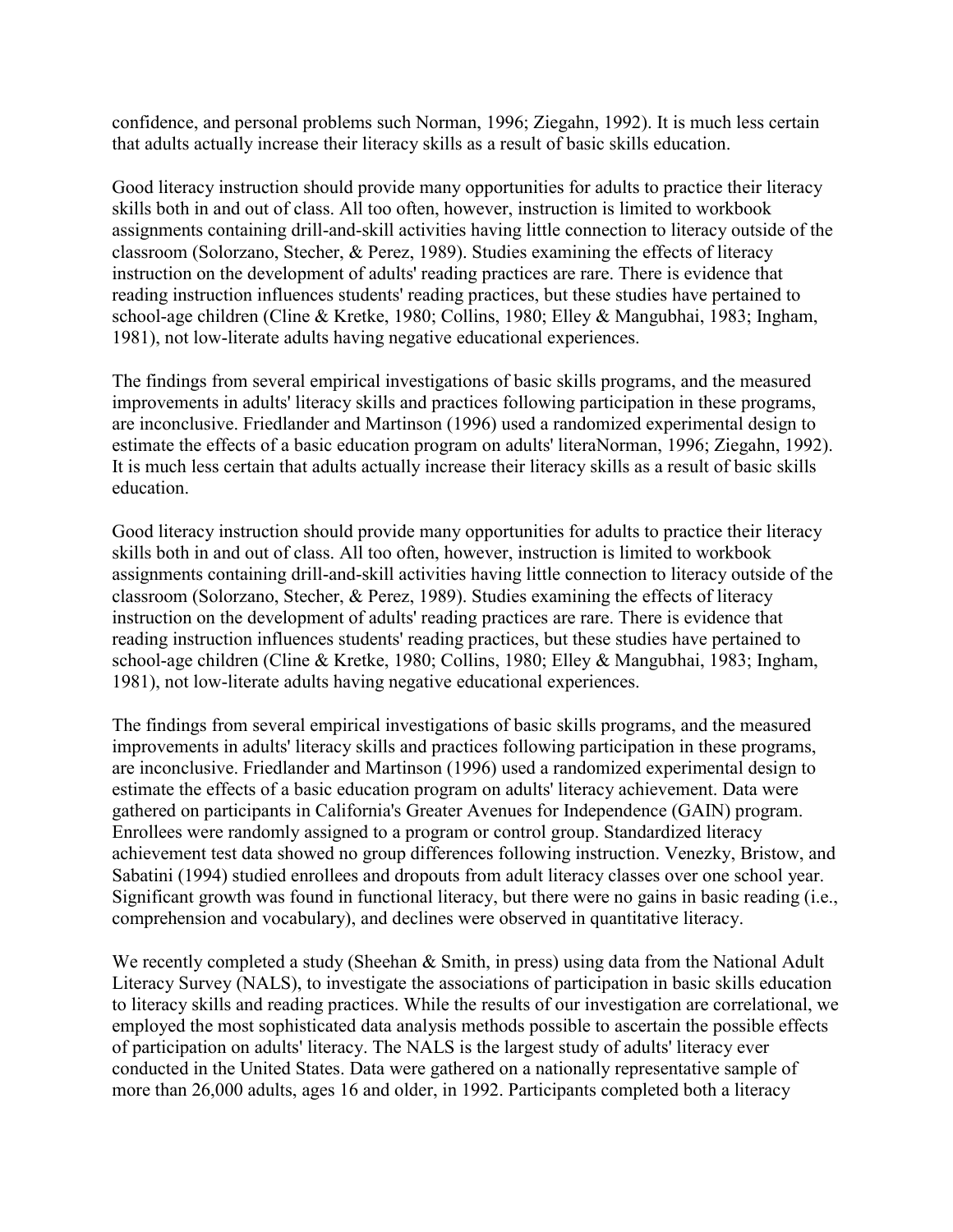assessment and a background interview that obtained information on demographic variables, labor force and civic participation, and literacy practices. The literacy assessment measured adults' abilities to read, understand, and use information in prose, documents, and quantitative materials.

We focused only on respondents who reported having participated in basic skills (e.g., reading, writing, and arithmetic) programs at some time prior to, or concurrent with, their completion of the NALS assessment (ten percent of the NALS sample). Because of the ex post facto nature of the design, we employed a set of control variables (e.g., educational attainment, age, race, labor force participation, primary home language) to account for the selection bias in the study (i.e., those in basic skills programs are more likely to have low skills upon entry than nonparticipants). The control variables served as a proxy for literacy skills prior to entering a basic skills program. Because the three NALS literacy scales are highly intercorrelated (Reder, 1998), we focused only on the prose scale. We also created five reading practices scores for each type of reading material (i.e., newspapers, magazines, books, personal documents, work documents) that respondents reported reading on the background survey, and examined the associations of these practices to basic skills participation.

Hierarchical linear modeling (HLM) was used as the data analysis technique, because it provides accurate estimates of relationships among variables in cluster-sampled surveys like the NALS. The NALS method used geographic regions called probability sampling units (PSUs) in which groups of neighborhoods, households and individuals were randomly selected. HLM allows random variations in literacy skills and practices due to "neighborhoods," (or any other sampled unit) to be accounted for when examining relationships among the variables.

Our findings showed that there were no significant differences in prose literacy between basic skills participants and nonparticipants, but participants read significantly more materials for four of the five reading practices. Only newspaper reading was unrelated to participation.

## **Conclusions and Implications for Adult Education**

Although studies have demonstrated gains for some specific literacy skills (Venezky et al., 1994), and others have documented adults' attainment of tangible indicators of functional literacy, such as the GED (Darkenwald & Valentine, 1985; Friedlander et al., 1996; Smith & Locke, in press), the research to date does not indicate that there is any effect of adult basic skills education on literacy skills (Beder, 1999). The results of our study also support these findings. Several studies have shown, however, that basic skills programs can impact participants' attitudes, lifestyles, and behaviors such as reading practices (Fitzsimmons, 1991; Malicky & Norman, 1996; Stanfel, 1996). This leads us to ask, "Is it sufficient for adult basic education to change attitudes and behaviors but not participants' general literacy skills?".

Beder (1991) suggests that a goal of adult literacy programs is to achieve the larger social benefit of a nation of individuals whose lives are improved through increased literacy. Clearly then, a critical evaluation of adult basic education programs is warranted because research findings do not support the claim that these programs lead to improved literacy. This may not be a reasonable goal, however, in the current landscape of adult education. Because adults often set